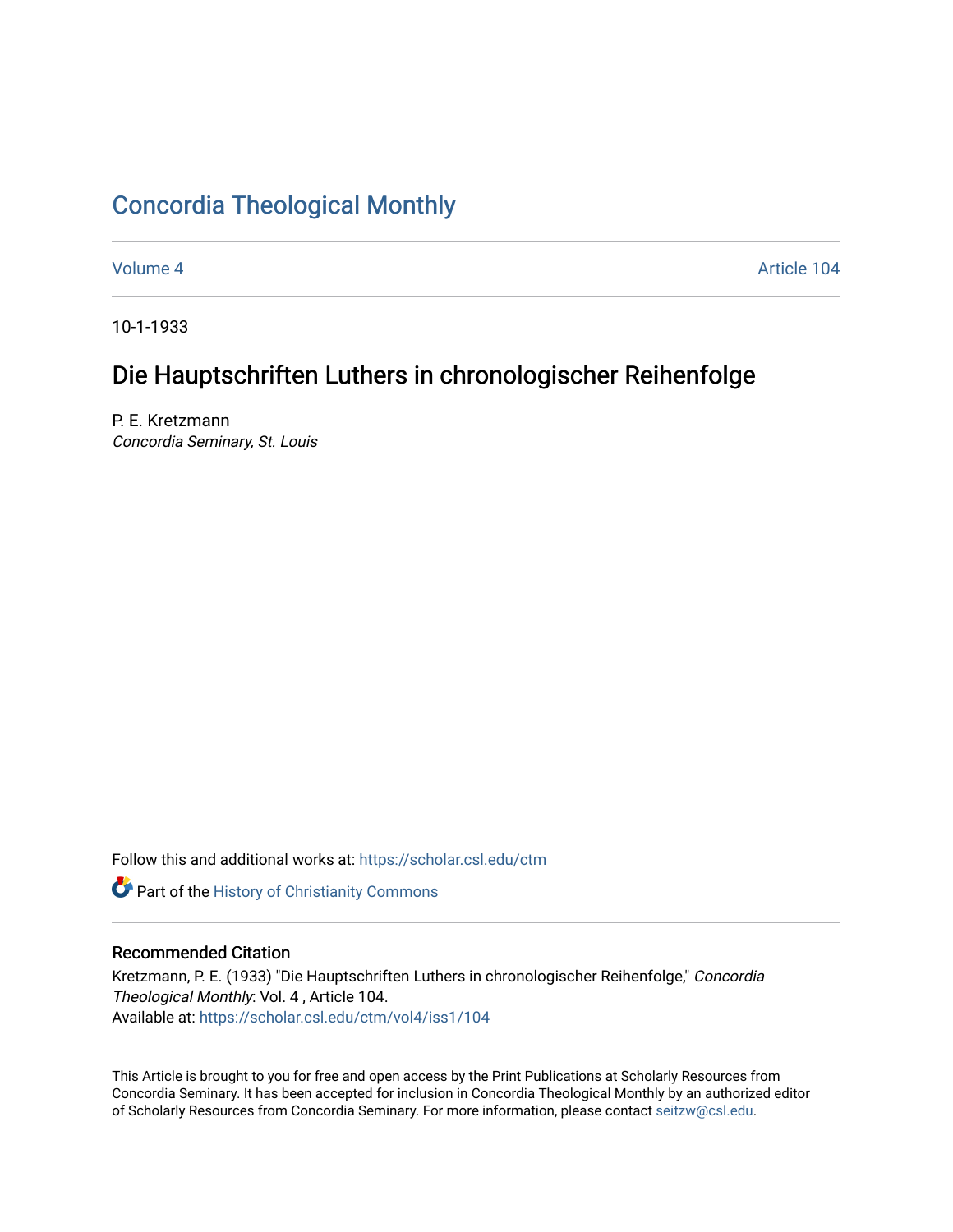#### 767 Die Hauptschriften Luthers in chronologischer Reihenfolge.

[Here follow interesting characterizations of a number of prominent ministers in larger Lutheran centers twenty-five years ago.] Such a brief review seems to indicate to me that we have not always maintained high standards of preaching and that also many of our fathers were lacking in this respect, although most of them worked in one language only and did not have a thousand and one trivial things to distract them that burden the poor minister nowadays. So my answer to your question one would be that we have not entered upon a period of decline, but that, to my mind, we have not entered upon<br>upheld the high standards of the Lutheran Church, and for some<br>reason or other our failing in this respect is now becoming more<br>apparent."

Another writes in a similar strain:-

"I am aware that, when thinking of the traditional standards of the past, we are apt to think of the high standards set by such men as Walther, Stoeckhardt, Pieper, and others like them. But their preaching was not represe generation. These men stood head and shoulders above the average of their time."

The opinions of this group are well summarized in the following statement by a brother in the Middle West: -

"While convinced that our preaching is still very much above the level found in sectarian circles, I do believe that there is a great deal of poor preaching and that earnest efforts should be made to remedy this condition.

Quotations such as these might be multiplied; but this is hardly necessary, especially since the particulars of the criticisms registered by these brethren will be presented in another part of this symposium.

E. J. FRIEDRICH.

## Die Hauptschriften Luthers in chronologischer Reihenfolge. Mit Anmerfungen.

#### (Fortfetsung.)

1534. "Gin Brief D. M. 2. bon feinem Buch ber Winkelmeffen." — Diefe turge Schrift (von nur 29 Paragraphen) verfahre Luther in bem Tagen nach bem 10. März, und fie erichien in bem feilden ihr sine and we all the magnetic l Saframent von der Meffe alfo fcheiden, daß die Meffe zugrunde ginge und das Satrament allein und ohne Deffe erhalten würde bei feinen Ehren und bei der Ordnung unfers lieben hGrrn JGfu Christi." (St. Louifer Augabe XIX, 1286 bis 1299.)

Unter den Auslegungen diefes Jahres find fonderlich Anmerkung. zu nennen die des 101. Pfalms, die in den erften Monaten wiederholt erwähnt

 $\mathbf{1}$